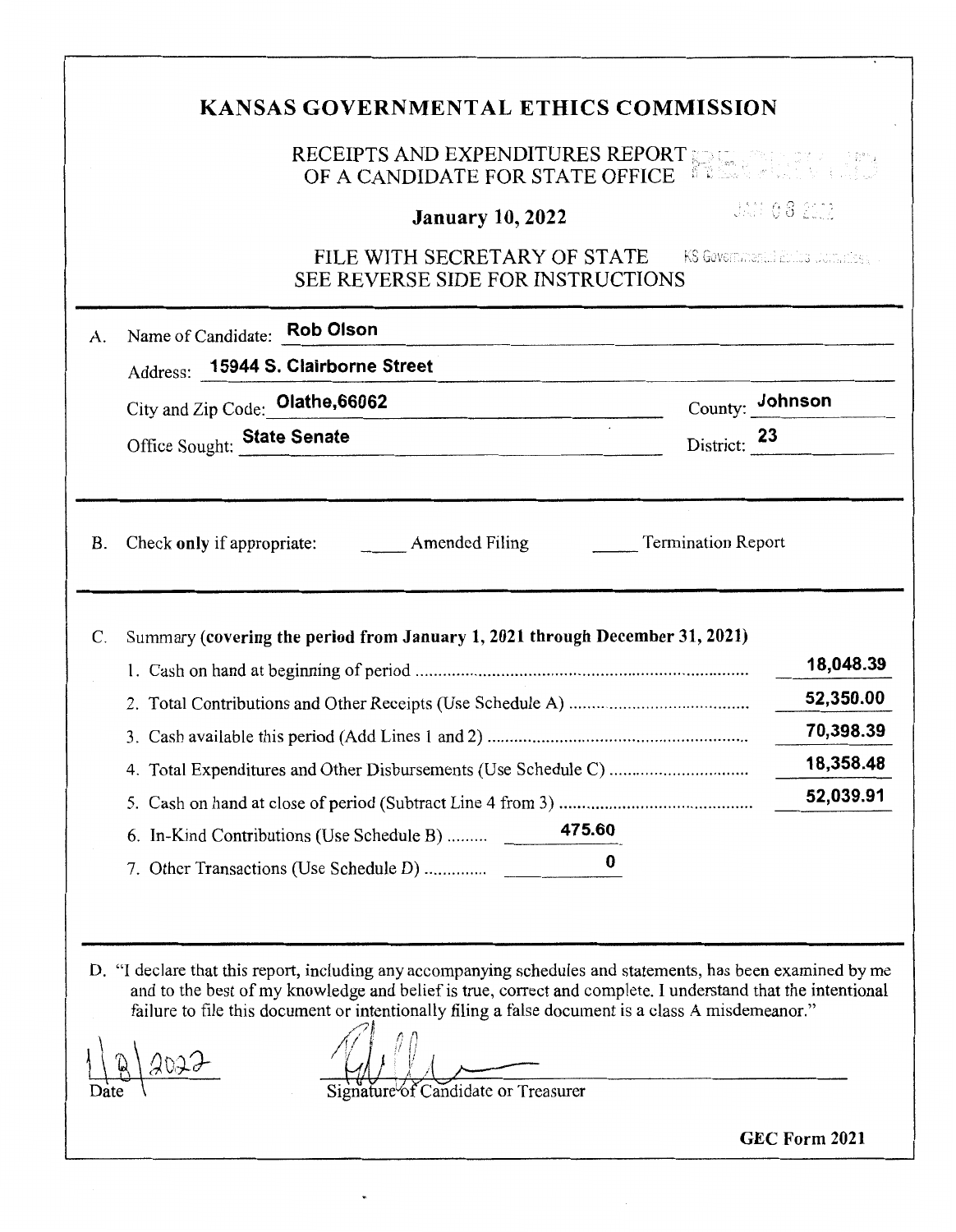Rob Olson for Kansas State Senate #23

(Name of Candidate)

 $\sim 10^7$ 

|          | <b>Name and Address</b>                                                      | Occupation of<br><b>Individual Giving More</b> | Check<br><b>Appropriate Box</b> | Amount of<br>Cash, Check, |      |                  |                          |
|----------|------------------------------------------------------------------------------|------------------------------------------------|---------------------------------|---------------------------|------|------------------|--------------------------|
| Date     | of Contributor                                                               | <b>Than \$150</b>                              | Cash                            | Check                     | Loan | E funds<br>Other | Loan or Other<br>Receipt |
| 06/30/21 | AT&T Services, Inc.<br>220 SE 6th Ave.<br>Topeka, KS 66603                   | Telcommunications<br>Industry                  |                                 | V                         |      |                  | \$500.00                 |
| 06/30/21 | <b>ITC Great Plains, LLC</b><br>27175 Energy Way<br>Novi, MI 48377           | <b>Energy Sector</b>                           |                                 | V                         |      |                  | \$250.00                 |
| 06/30/21 | Evergy<br>PO Box 889<br>Topeka, KS 66601                                     | PAC                                            |                                 | V                         |      |                  | \$500.00                 |
| 06/30/21 | Whitney Damron PA<br>919 Kansas Ave.<br>Topeka, KS 66612                     | Lobbying                                       |                                 | V                         |      |                  | \$250.00                 |
| 06/30/21 | KS Ass.forRespondsbileLiquorLaw<br>919 South Kansas Ave.<br>Topeka, KS 66612 | <b>Liquor Sector</b>                           |                                 | V                         |      |                  | \$250.00                 |
| 07/07/21 | Keith Power<br>15601 S.Bradley Dr.<br>Olathe, KS 66062                       | Retired/Individuals                            |                                 | V                         |      |                  | \$500.00                 |
| 07/17/21 | Cessna<br>PO Box 77130<br>Fort Worth, TX 76177                               | Aircraft Industry                              |                                 | V                         |      |                  | \$250.00                 |
| 07/23/21 | West Gardner Solar, LLC<br>700 Universe Blvd.<br>Juno Beach, FL 33408        | Solar Sector                                   |                                 | V                         |      |                  | \$500.00                 |
| 07/29/21 | Black Hills Corp.<br>PO Box 1400<br>Rapid City, SD 57709                     | <b>PAC</b>                                     |                                 | V                         |      |                  | \$500.00                 |
| 08/21/21 | KS ElectricPowerCooperative, Inc<br>PO Box 4877<br>Topeka, KS 66604          |                                                |                                 | V                         |      |                  | \$100.00]                |
| 08/23/21 | KS Rural Independent Telecoms<br>PO Box 4799<br>Topeka, KS 66604             | <b>PAC</b>                                     |                                 | V                         |      |                  | \$1,000.00               |
|          | <b>Subtotal This Page</b>                                                    |                                                |                                 |                           |      |                  | \$4,600.00               |

 $Page \perp of \cup$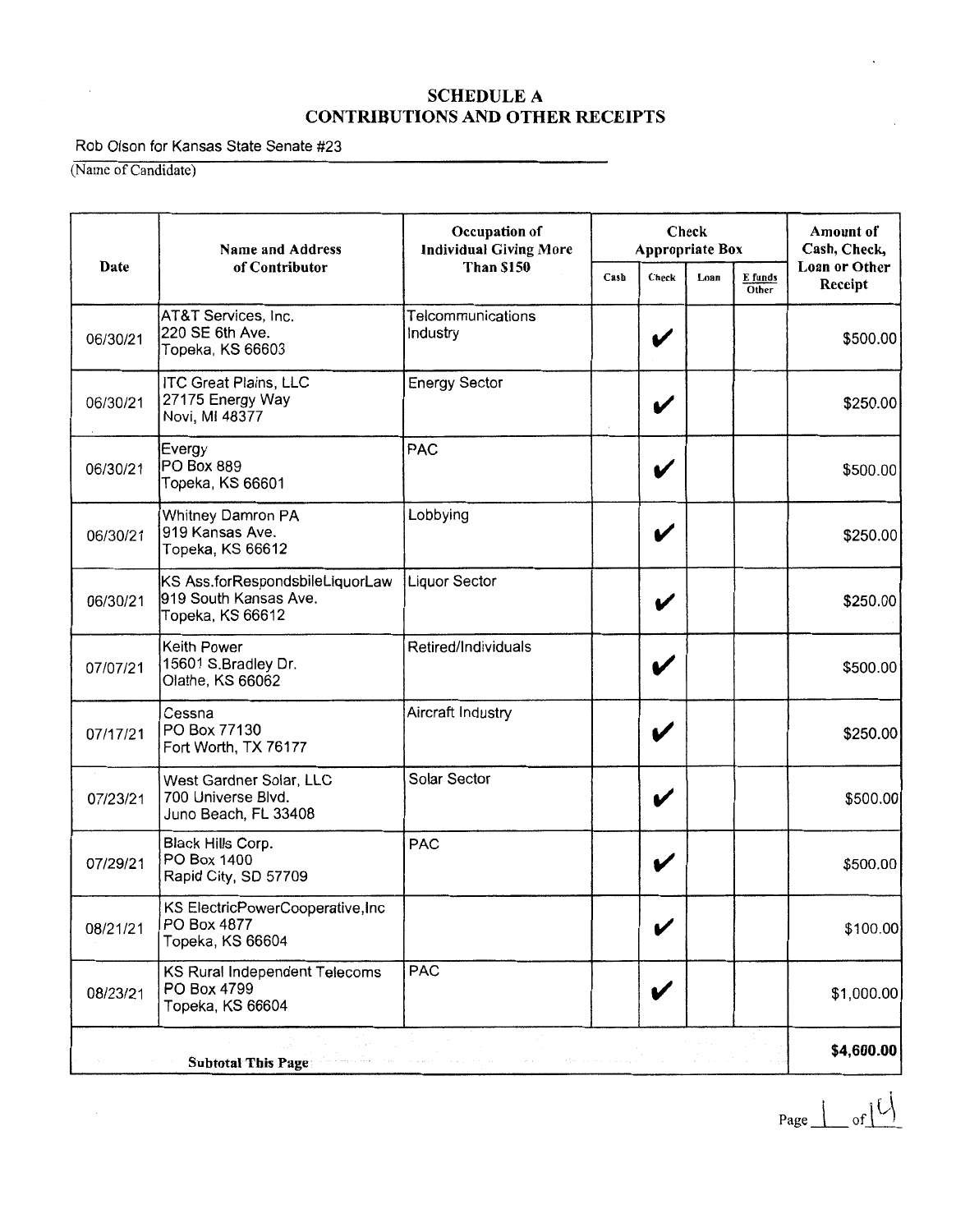#### Rob Olson for Kansas State Senate # 23

(Name of Candidate)

| Date     | <b>Name and Address</b>                                                        | Occupation of<br><b>Individual Giving More</b> | Check<br><b>Appropriate Box</b> |              |      | <b>Amount of</b><br>Cash, Check, |                          |
|----------|--------------------------------------------------------------------------------|------------------------------------------------|---------------------------------|--------------|------|----------------------------------|--------------------------|
|          | of Contributor                                                                 | <b>Than \$150</b>                              | Cash                            | <b>Check</b> | Loan | E funds<br>Other                 | Loan or Other<br>Receipt |
| 08/28/21 | Altria Client Services LLC<br>PO Box 85088<br>Richmond, VA 23285               | Tobacco Industry                               |                                 | V            |      |                                  | \$500.00                 |
| 09/10/21 | CHS McPherson Refinery Inc.<br>2000 S. Main<br>McPherson, KS 67460             | <b>Refiney Sector</b>                          |                                 | V            |      |                                  | \$250.00                 |
| 09/15/21 | <b>KS Bankers Association</b><br>PO Box 4407<br>Topeka, KS 66604               | <b>PAC</b>                                     |                                 | V            |      |                                  | \$500.00                 |
| 09/15/21 | WalMart Inc.<br>702 SW 8th Street<br>Bentonville, Arkansas                     | <b>Retail Sales</b>                            |                                 | V            |      |                                  | \$1,000.00               |
| 09/15/21 | 2120 Capital, LLC<br>5527 E. Mission Dr.<br>Mission Hills, KS 66208            | <b>Investments Sector</b>                      |                                 | V            |      |                                  | \$1,000.00               |
| 09/15/21 | Korb Maxwell<br>5527 E Mission Dr.<br>Mission Hills, KS 66208                  | Lawyer                                         |                                 | V            |      |                                  | \$1,000.00               |
| 09/15/21 | HFS KCK, LLC<br>520 W Pennway St., Suite #300<br>Kansas City, MO 64108         | Sporting Sector                                |                                 | V            |      |                                  | \$1,000.00               |
| 09/15/21 | <b>BHM Sports LLC</b><br>411 Nichols Road, Suite #225<br>Kansas City, MO 64112 | <b>Sporting Sector</b>                         |                                 | V            |      |                                  | \$1,000.00               |
| 09/27/21 | <b>Anheuser Busch's</b><br>one Busch Place<br>St. Louis, MO 63118              | Beer Brewing Industry                          |                                 | V            |      |                                  | \$250.00                 |
| 10/08/21 | One Gas, Inc.<br>15 East Fifth Street<br>Tulsa, OK 74103                       | <b>PAC</b>                                     |                                 | V            |      |                                  | \$1,000.00               |
| 10/13/21 | Lumen Techologies Service Group<br>PO Box 4065<br>Monroe, LA 71211             | Phone Company Sector                           |                                 | V            |      |                                  | \$350.00                 |
|          | <b>Subtotal This Page</b>                                                      |                                                |                                 |              |      |                                  | \$7,850.00               |

 $P_{\text{age}}$   $\frac{2}{\sqrt{1-\frac{1}{2}}}\int$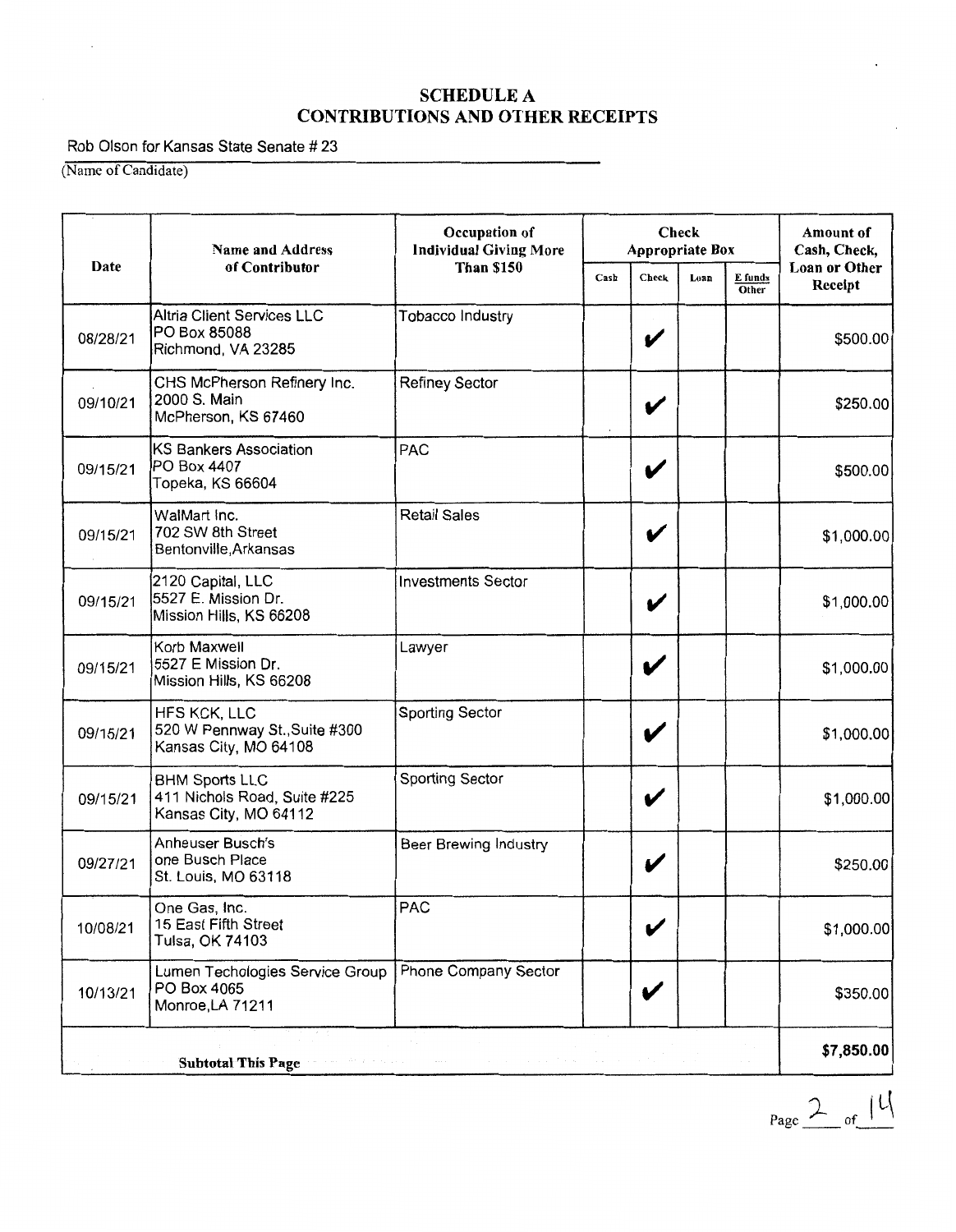#### Rob Olson for Kansas State Senate # 23

(Name of Candidate)

|          | Name and Address                                                             | Check<br>Occupation of<br><b>Individual Giving More</b><br><b>Appropriate Box</b> |      | <b>Amount of</b><br>Cash, Check, |      |                  |                                 |
|----------|------------------------------------------------------------------------------|-----------------------------------------------------------------------------------|------|----------------------------------|------|------------------|---------------------------------|
| Date     | of Contributor                                                               | <b>Than \$150</b>                                                                 | Cash | Check                            | Loan | E funds<br>Other | <b>Loan or Other</b><br>Receipt |
| 10/18/21 | <b>Liberty Utilities</b><br>PO Box 127<br>Joplin, MO 64802                   | PAC                                                                               |      | V                                |      |                  | \$250.00                        |
| 10/18/21 | POM of Kansas, LLC<br>3870 Peachtree Industrial STE340<br>Duluth, GA 30096   | Gaming sector                                                                     |      | V                                |      |                  | \$1,000.00                      |
| 10/25/21 | Kansas State Farm ins.<br>825 Kansas ave., Suite 500<br>Topeka, KS 66612     | <b>PAC</b>                                                                        |      | V                                |      |                  | \$500.00]                       |
| 10/27/21 | UP Railroad Company<br>800 SW Jackson, Suite 914<br>Topeka, KS 66612         | Railroad Sector                                                                   |      | V                                |      |                  | \$500.00]                       |
| 10/28/21 | <b>Curo Management LLC</b><br>3527 North Ridge Road<br>Wichita, KS 67205     | Financial industry                                                                |      | V                                |      |                  | \$1,000.00                      |
| 11/05/21 | <b>BNSF Railway Co.</b><br>2500 LouMenk Dr., AOB-2<br>Fort Worth, TX 76131   | Railway Sector                                                                    |      |                                  |      |                  | \$500.00                        |
| 11/05/21 | Blue Cross Blue Shield of Kansas<br>1133 SW Topeka Blvd.<br>Topeka, KS 66629 | Insurance sector                                                                  |      | V                                |      |                  | \$500.00                        |
| 11/07/21 | T-Mobile USA. INC.<br>12920 SE 38th street<br>Bellevue, WA 98006             | Cell Phone Sector                                                                 |      | $\boldsymbol{\mathcal{U}}$       |      |                  | \$500.00                        |
| 11/09/21 | Kansas Insurance<br>PO Box 55<br>Topeka, KS 66601                            | PAC                                                                               |      | V                                |      |                  | \$250.00                        |
| 11/09/21 | HCA Kansas<br>550 N Hillside Street<br>Wichita, KS 67214                     | Healthcare Industry                                                               |      | V                                |      |                  | \$500.00                        |
| 11/09/21 | O'Neal Consulting, LLC<br>800 SW Jackson, Suite 808<br>Topeka, KS 66612      |                                                                                   |      |                                  |      |                  | \$100.00                        |
|          | <b>Subtotal This Page</b>                                                    |                                                                                   |      |                                  |      |                  | \$5,600.00                      |

 $Page \frac{3}{5}$  of  $\frac{1}{4}$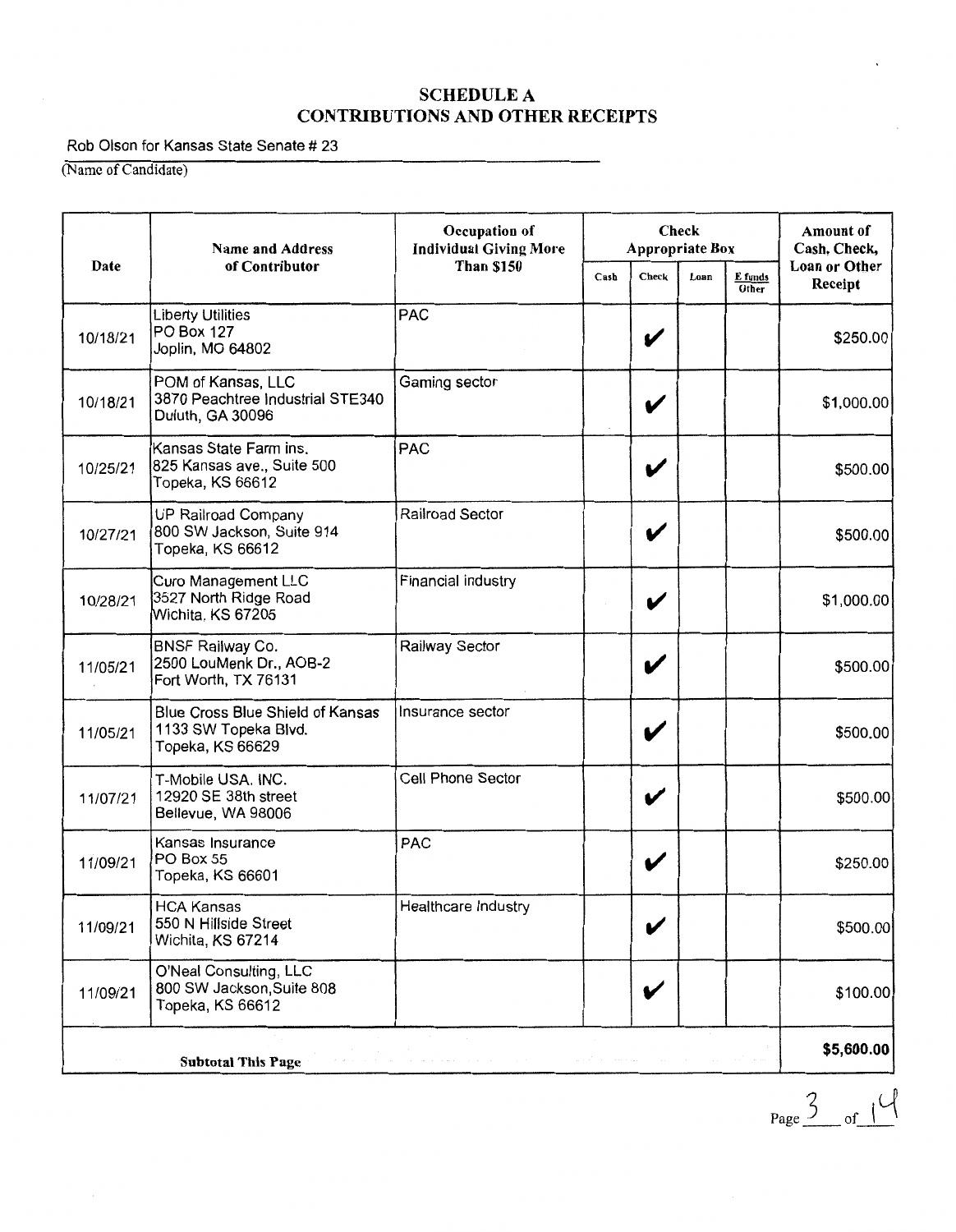#### Rob Olson for Kansas State Senate # 23

(Name of Candidate)

|          | <b>Name and Address</b>                                                               | Check<br>Occupation of<br><b>Individual Giving More</b><br><b>Appropriate Box</b> |      | <b>Amount of</b><br>Cash, Check, |      |                  |                          |
|----------|---------------------------------------------------------------------------------------|-----------------------------------------------------------------------------------|------|----------------------------------|------|------------------|--------------------------|
| Date     | of Contributor                                                                        | <b>Than \$150</b>                                                                 | Cash | Check                            | Loan | E funds<br>Other | Loan or Other<br>Receipt |
| 11/09/21 | QC Holding Inc.<br>8208 Melrose Dr.<br>Lenexa, KS 66214                               | Financial industry                                                                |      | V                                |      |                  | \$500.00                 |
| 11/10/21 | Hollywood Casino at KSSpeedway<br>777 Hollywood Casino Blvd.<br>Kansas City, KS 66111 | Gaming sector                                                                     |      | V                                |      |                  | \$500.00                 |
| 11/10/21 | Casey's General Stores<br>PO Box 3001<br>Ankeny, Iowa 50021                           | general store Sector                                                              |      |                                  |      |                  | \$1,000.00               |
| 11/10/21 | ConsolidatedHousingSolutionsLLC<br>416 W 62nd Street<br>Kansas City, MO 64113         | <b>Housing Sector</b>                                                             |      |                                  |      |                  | \$1,000.00               |
| 11/10/22 | Kelley Hrabf<br>416 W 62 Nd Street<br>Kansas city, MO 64113                           | CEO/housing sector                                                                |      | V                                |      |                  | \$1,000.00               |
| 11/10/21 | Maegan & Derak Lee<br>910 E. State St.<br>Lindsborg, KS 67456                         | <b>CEO/Housing Sector</b>                                                         |      | V                                |      |                  | \$1,000.00               |
| 11/10/21 | TRR Inc.<br>PO Box 542<br>Salina, KS 67402                                            | <b>Housing Contractor</b>                                                         |      | V                                |      |                  | \$1,000.00               |
| 11/10/21 | KS Beer Wholesalers Asso. Inc.<br>100 SE 9th Street, STE. 100<br>Topeka, KS 66612     | Liquor sector                                                                     |      | V                                |      |                  | \$1,000.00               |
| 11/10/21 | Watkins Public Strategies LLC<br>100 SE 9th Street STE 100<br>Topeka, KS 66612        | Lobbying                                                                          |      | V                                |      |                  | \$1,000.00               |
| 11/11/21 | Shawnee Tribe<br>PO Box 1447<br>Shawnee, OK 74802                                     | Gaming                                                                            |      | $\checkmark$                     |      |                  | \$1,000.00               |
| 11/15/21 | kansas Automobile Dealers<br>731 South Kansas Ave.<br>Topeka, KS 66603                | <b>PAC</b>                                                                        |      |                                  |      |                  | \$250.00                 |
|          | <b>Subtotal This Page</b>                                                             |                                                                                   |      |                                  |      |                  | \$9,250.00               |

 $Page \nightharpoonup \nightharpoonup \nightharpoonup \nightharpoonup \nightharpoonup \nightharpoonup \nightharpoonup \nightharpoonup \nightharpoonup \nightharpoonup \nightharpoonup \nightharpoonup \nightharpoonup \nightharpoonup \nightharpoonup \nightharpoonup \nightharpoonup \nightharpoonup \nightharpoonup \nightharpoonup \nightharpoonup \nightharpoonup \nightharpoonup \nightharpoonup \nightharpoonup \nightharpoonup \nightharpoonup \nightharpoonup \nightharpoonup \nightharpoonup \nightharpoonup \nightharpoonup \nightharpoonup \nightharpoonup \nightharpoonup \nightharpoonup \n$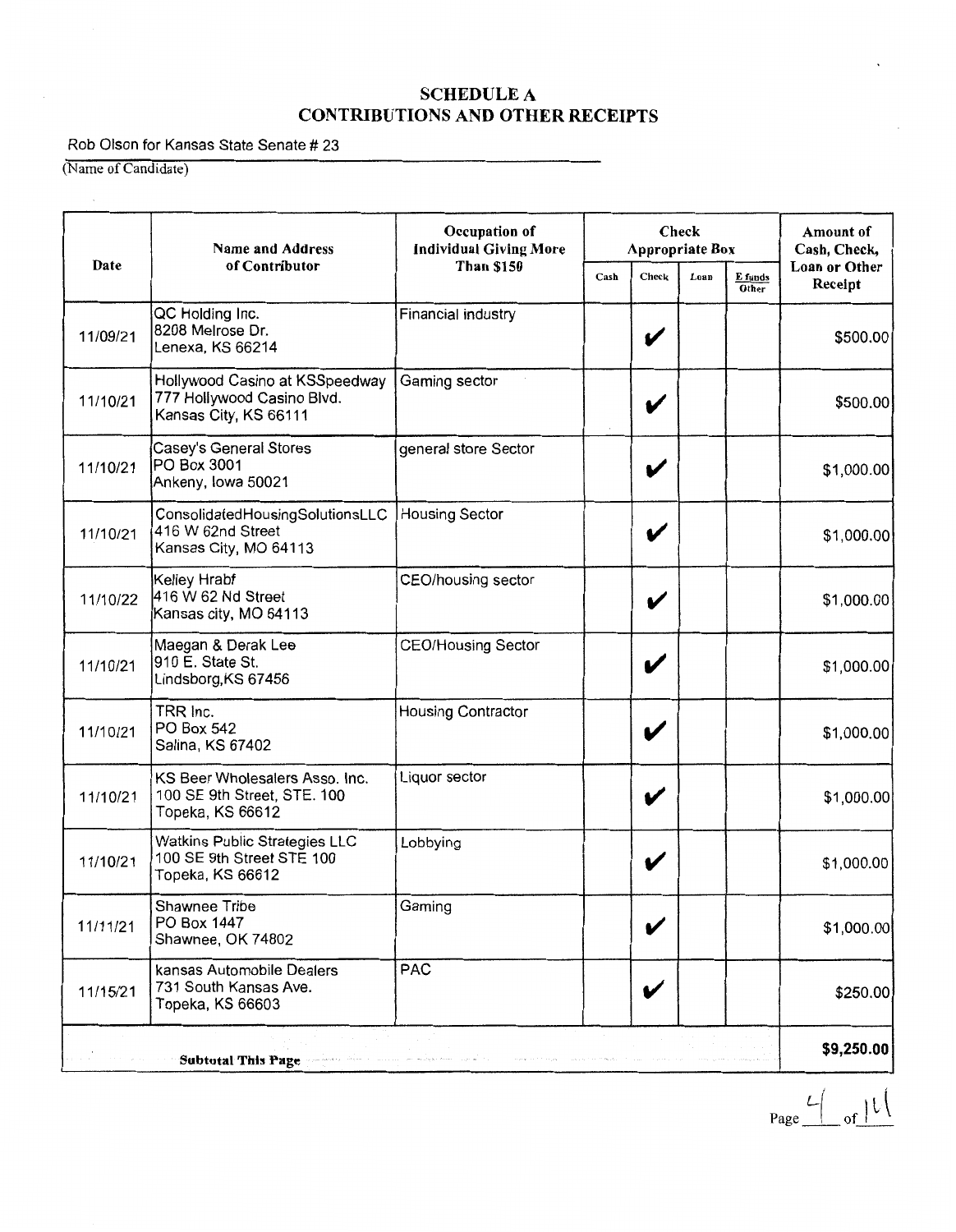Rob Olson for Kansas State Senate # 23

(Name of Candidate)

|          | <b>Name and Address</b>                                                             | Occupation of<br><b>Individual Giving More</b> |      | <b>Appropriate Box</b> | Check |                  | Amount of<br>Cash, Check, |
|----------|-------------------------------------------------------------------------------------|------------------------------------------------|------|------------------------|-------|------------------|---------------------------|
| Date     | of Contributor                                                                      | <b>Than \$150</b>                              | Cash | Check                  | Loan  | E funds<br>Other | Loan or Other<br>Receipt  |
| 11/15/21 | Lewis Legal News, Inc.<br>1701 E. Cedar St., Suite 111<br>Olathe, KS 66062          | News sector                                    |      | V                      |       |                  | \$1,000.00                |
| 11/17/21 | Allstate Ins. Co.<br>2775 Sanders Road<br>Nortbrook, IL 60062                       | Insurance sector                               |      | V                      |       |                  | \$250.00                  |
| 11/17/21 | Kansas Natural Remedies, LLC<br>121 N. Mead #104<br>Wichita, KS 67202               | Natural Medical Sector                         |      | V                      |       |                  | \$1,000.00                |
| 11/18/21 | the Beneficient Co. Group, LLC<br>325 N. Saint Street, STE 4850<br>Dallas, TX 75201 | Financial Industry                             |      | V                      |       |                  | \$750.00                  |
| 11/26/21 | RAI Services Company<br>PO Box 464<br>Winston-Salem, NC 27102                       | Tobacco Industry                               |      | V                      |       |                  | \$500.00                  |
| 12/02/21 | KS American Family, Ins.<br>6000 American Parkway<br>Madison, WI 53783              | <b>Insurance Sector</b>                        |      | V                      |       |                  | \$500.00                  |
| 12/02/21 | Loan Max LM759<br>3440 Peston Ridge Rd<br>Alpharetta, GA 30005                      | <b>Financial Industry</b>                      |      | V                      |       |                  | \$500.00                  |
| 12/02/21 | Kansas Ophthalmologists<br>10 w Phillip Rd, STE 120<br>Vernon Hills, IL 60061       | PAC                                            |      | V                      |       |                  | \$250.00                  |
| 12/02/21 | <b>CVS Health</b><br>1 cvs Drive, mc287<br>Woonsocket, RI 02895                     | Pharmaceutical industry                        |      | V                      |       |                  | \$500.00                  |
| 12/02/21 | AmericanPropertyCasualty INS<br>8700 w. Bryn Mawr Ave, STE1200<br>Chicago, IL 60631 | <b>Insurance Sector</b>                        |      | V                      |       |                  | \$250.00                  |
| 12/08/21 | George Hoff<br>23807 W 91ter<br>Lenexa, KS 66227                                    | Ownerof Winery                                 |      | V                      |       |                  | \$500.00                  |
|          | <b>Subtotal This Page</b>                                                           |                                                |      |                        |       |                  | \$6,000.00                |

Page  $\frac{5}{2}$  of  $14$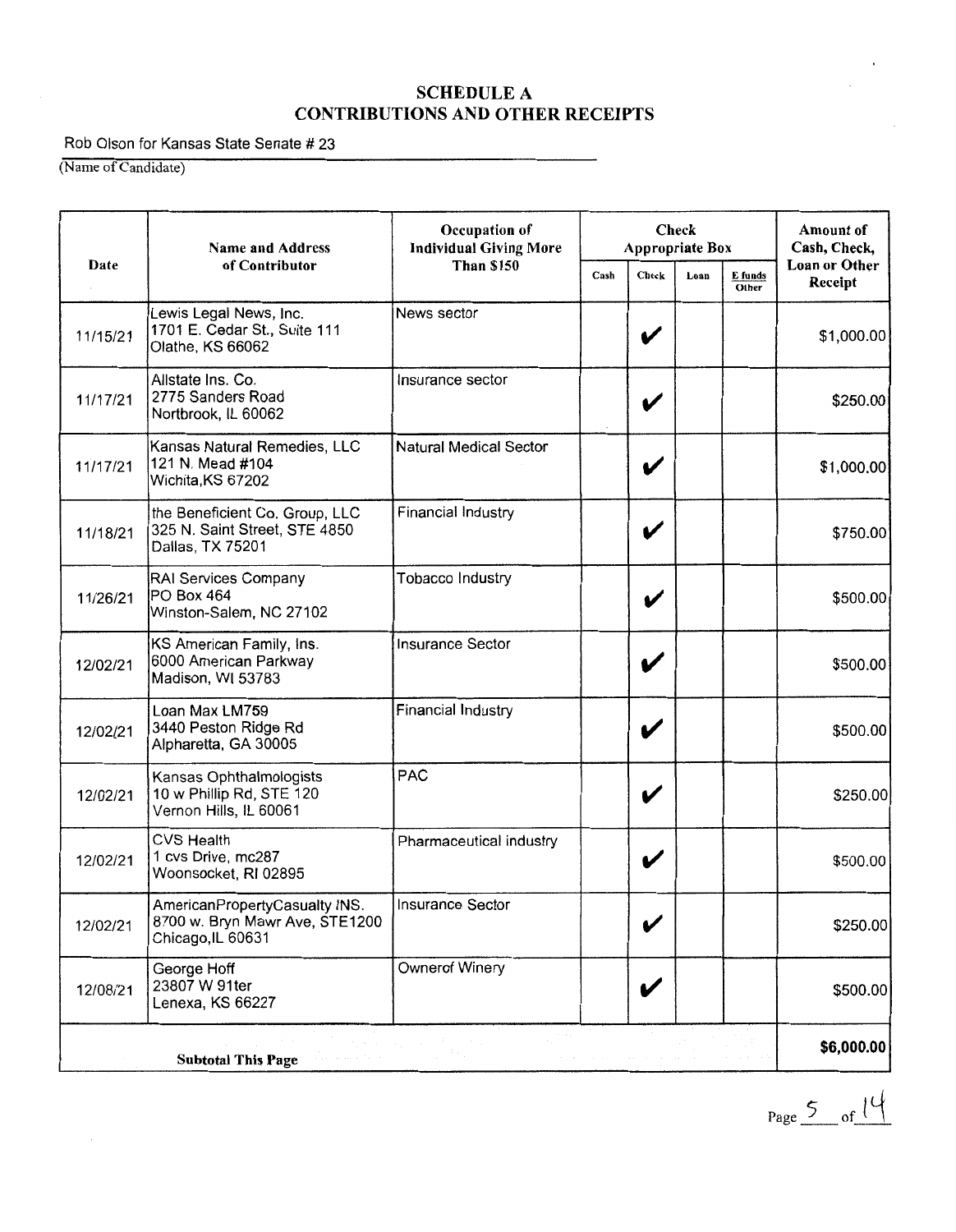Rob Olson for Kansas State Senate #23

(Name of Candidate)

|          | <b>Name and Address</b>                                                         | Occupation of<br><b>Individual Giving More</b> | Check<br><b>Appropriate Box</b> |       |      | Amount of<br>Cash, Check, |                          |
|----------|---------------------------------------------------------------------------------|------------------------------------------------|---------------------------------|-------|------|---------------------------|--------------------------|
| Date     | of Contributor                                                                  | <b>Than \$150</b>                              | Cash                            | Check | Loan | E funds<br>Other          | Loan or Other<br>Receipt |
| 12/08/21 | <b>Justin Lenexa</b><br>12740 West 87th St. Parkway<br>Lenexa, KS 66215         | <b>Liquor Sector</b>                           |                                 | V     |      |                           | \$300.00                 |
| 12/08/21 | Debbie Swinney<br>2099 E 151st St., Ste100<br>Olathe, KS 66062                  | State Farm Agent                               |                                 | V     |      |                           | \$500.00                 |
| 12/08/21 | Rogers WholeSale Liqour<br>1717 N. 38th Street<br>Kansas City, KS 66102         | Liquor Sector                                  |                                 | V     |      |                           | \$250.00                 |
| 12/08/21 | Storm Management LLC<br>24465 W 135th Street<br>Olathe, KS 66061                | Liquor Sector                                  |                                 | V     |      |                           | \$200.00                 |
| 12/08/21 | RanchMart Wine & Spirits LLC<br>3748 West 95th Street<br>Leawood, KS 66206      | Liquor Sector                                  |                                 | V     |      |                           | \$250.00                 |
| 12/08/21 | <b>TSF Holding LLC</b><br>6840 Johnson Dr.<br>Mission, KS 66202                 | <b>Liquor Sector</b>                           |                                 | V     |      |                           | \$1,000.00               |
| 12/08/21 | Harry Liquor<br>11721 Roe Ave., Ste. A<br>Leawood, KS 66211                     | Liquor Sector                                  |                                 | V     |      |                           | \$500.00                 |
| 12/08/21 | Brown Bag Liquor, LLC<br>1978 W. Santa Fe St. Ste.B<br>Olathe, KS 66061         | Liquor Sector                                  |                                 | V     |      |                           | \$500.00                 |
| 01/03/22 | <b>DBD LLC</b><br>3700 Gage Blvd<br>Topeka, KS 66610                            | Liquor Sector                                  |                                 |       |      |                           | \$200.00                 |
| 12/08/21 | KS Asso. of Beverage Retailers<br>PO Box 3842<br>Topeka, KS 66604               | <b>Liquor Sector</b>                           |                                 |       |      |                           | \$500.00                 |
| 12/08/21 | Missie's Discount Liquor LLC<br>11938 Shawnee Mission Pkwy<br>Shawnee, KS 66216 | Liquor Sector                                  |                                 | V     |      |                           | \$250.00                 |
|          | Subtotal This Page                                                              |                                                |                                 |       |      |                           | \$4,450.00               |

Page  $\sqrt{2}$  of  $\frac{14}{3}$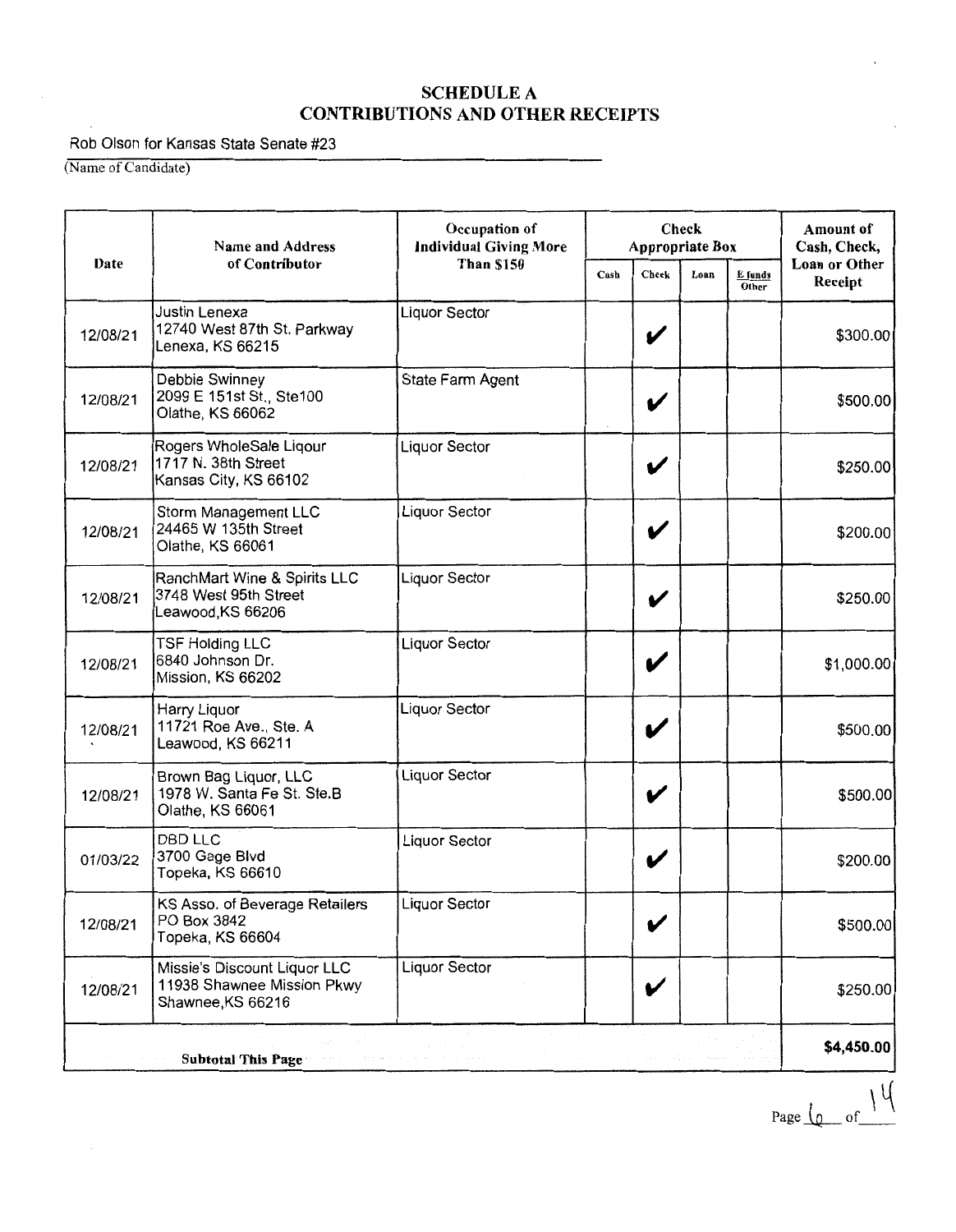Rob Olson for Kansas State Senate #23

(Name of Candidate)

 $\cdot$ 

|          | <b>Name and Address</b>                                                           | Check<br>Occupation of<br><b>Individual Giving More</b><br><b>Appropriate Box</b> |      | Amount of<br>Cash, Check, |      |                  |                          |
|----------|-----------------------------------------------------------------------------------|-----------------------------------------------------------------------------------|------|---------------------------|------|------------------|--------------------------|
| Date     | of Contributor                                                                    | <b>Than \$150</b>                                                                 | Cash | Check                     | Loan | E funds<br>Other | Loan or Other<br>Receipt |
| 12/08/21 | SFF MDL #3 LLC<br>6882 W. 135th street<br>Overland Park, KS 66223                 | Liquor Sector                                                                     |      | V                         |      |                  | \$500.00                 |
| 12/08/21 | <b>Herdon Enterprises LLC</b><br>6619 W 147th Terr<br>Overland Park, KS 66223     |                                                                                   |      | V                         |      |                  | \$100.00                 |
| 12/08/21 | Antioch Liquor<br>8730 W 135th Street<br>Overland Park, KS 66221                  | <b>Liquor Sector</b>                                                              |      | V                         |      |                  | \$1,000.00               |
| 12/08/21 | Lukas Wine&Spirits Superstore<br>12100 Blue Valley Parkway<br>Overland Park 66213 | <b>Liquor Sector</b>                                                              |      | V                         |      |                  | \$250.00                 |
| 12/08/21 | LMM LLC Valley wine&Spirits<br>10103 Cherry Ln.<br>Lenexa, KS 66220               | <b>Liquor Sector</b>                                                              |      | V                         |      |                  | \$200.00                 |
| 12/08/21 | Midwest Distributors Company, Inc<br>6501 Kansas Ave.<br>Kansas City, KS 66111    | <b>Liquor Sector</b>                                                              |      | V                         |      |                  | \$500.00                 |
| 12/08/21 | <b>KS WSW</b><br>212 SW 8th Ave., STE 202<br>Topeka, KS 66603                     | PAC                                                                               |      | V                         |      |                  | \$1,000.00               |
| 12/08/21 | KS Asso.for Responsible liquorlaw<br>919 S. Kansas Ave.<br>Topeka, KS 66612       | Liquor Sector                                                                     |      | V                         |      |                  | \$250.00                 |
| 12/09/21 | <b>Blue Cross Blue Shield Kansas</b><br>1133 SW Topeka Blvd.<br>Topeka, KS 66629  | Insurance Sector                                                                  |      | V                         |      |                  | \$500.00                 |
| 12/09/21 | AT&T Services, Inc.<br>220 SE 6th Ave.<br>Topeka, KS 66603                        | Phone Company Sector                                                              |      | V                         |      |                  | \$250.00                 |
| 12/11/21 | Atmos Energy Corporation<br>5430 LBJ Freeway, STE.160<br>Dallas, TX 75240         | PAC                                                                               |      | V                         |      |                  | \$250.00                 |
|          | <b>Subtotal This Page</b>                                                         |                                                                                   |      |                           |      |                  | \$4,800.00               |

 $Page \n\frac{\gamma}{\gamma} of 14$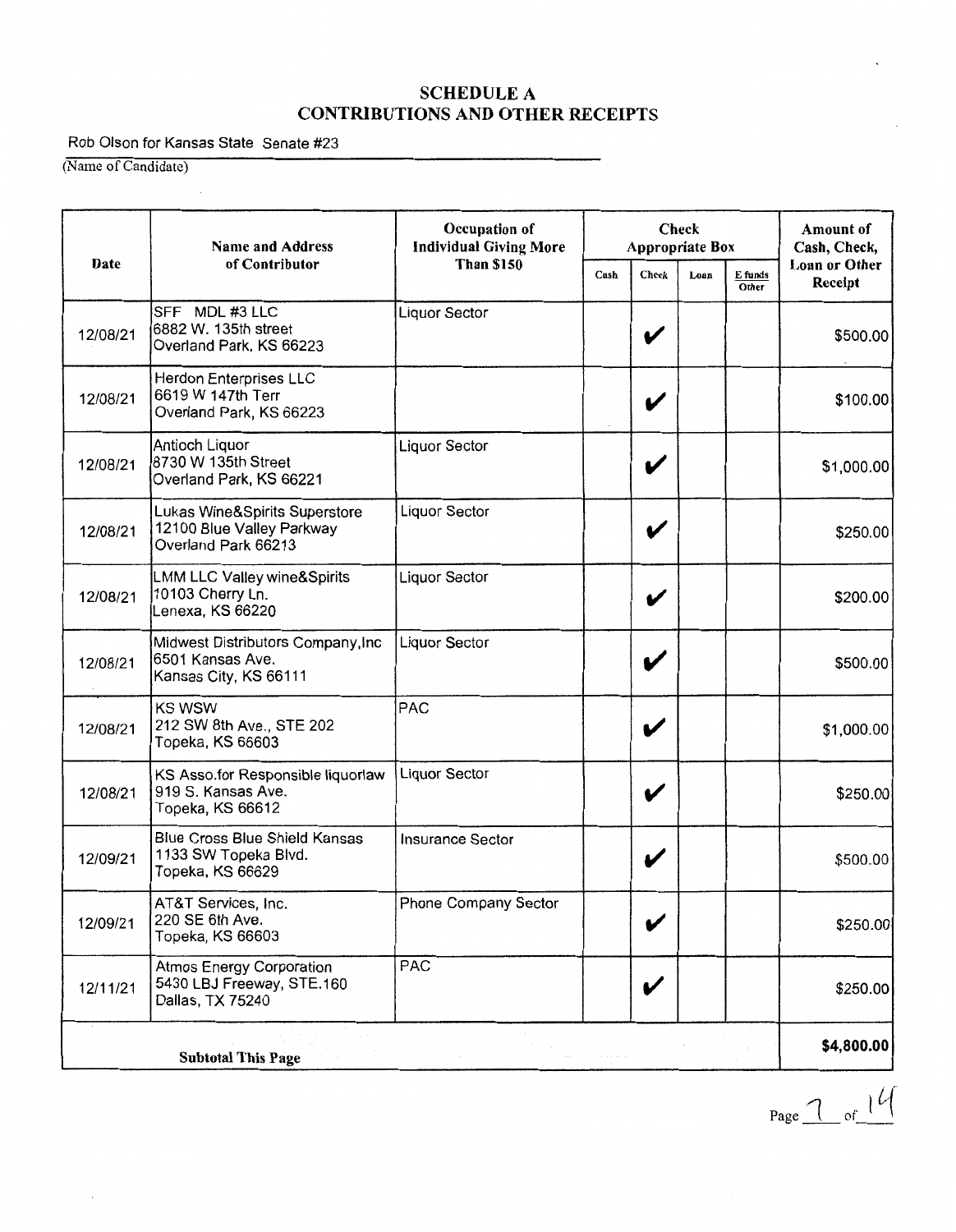Rob Olson for Kansas State Senate #23

(Name of Candidate)

|          | <b>Name and Address</b>                                                                        | Occupation of<br><b>Individual Giving More</b> |      | <b>Check</b><br><b>Appropriate Box</b> |      | <b>Amount of</b><br>Cash, Check, |                          |
|----------|------------------------------------------------------------------------------------------------|------------------------------------------------|------|----------------------------------------|------|----------------------------------|--------------------------|
| Date     | of Contributor                                                                                 | <b>Than \$150</b>                              | Cash | Check                                  | Loan | E funds<br>Other                 | Loan or Other<br>Receipt |
| 12/11/21 | Don's Spirits & Wines LLC<br>1705 National Ave.<br>Ft. Scott, KS 66701                         |                                                |      | V                                      |      |                                  | \$100.00                 |
| 12/13/21 | Prairie Band Potawatomi Nation<br>16281 Q Road<br>Mayetta, KS 66509                            | Gaming Sector                                  |      | V                                      |      |                                  | \$500.00                 |
| 12/16/21 | KS Comm for Rural Electrification<br>PO Box 790<br>Meade, KS 67864                             | <b>Utilities Sector</b>                        |      |                                        |      |                                  | \$250.00                 |
| 12/16/21 | <b>KS AFL-CIO</b><br>2131 SW 36th Street<br>Topeka, KS 66611                                   |                                                |      | V                                      |      |                                  | \$250.00                 |
| 12/18/21 | <b>PMCA Gas</b><br>PO Box 678<br>Topeka, KS 66603                                              | PAC                                            |      | V                                      |      |                                  | \$250.00                 |
| 12/18/21 | <b>BCS Design, INC</b><br>19930 W 161st Street<br>Olathe, KS 66062                             | building contractor Sector                     |      | V                                      |      |                                  | \$1,000.00               |
| 12/20/21 | Stray Dog Pac of Kansas<br>11460 TomahawkCreekPkwy#300<br>Leawood, KS 66211                    | PAC                                            |      | V                                      |      |                                  | \$200.00                 |
| 12/20/21 | Alcove Development, LLC<br>PO Box 3789<br>Lawrence, KS 66046                                   | Real Estate Sector                             |      | V                                      |      |                                  | \$1,000.00               |
| 12/21/21 | Sphere Integration Group, LLC<br>10700 Tollesboro Cove<br>Austin, TX 78739                     | Technology sector                              |      | V                                      |      |                                  | \$250.00                 |
| 12/21/21 | Marigny Capital Services, LLC<br>909 Poydras Street, Ste. 2230<br>New Orleans, Louisiana 70112 | <b>Financial Sector</b>                        |      | V                                      |      |                                  | \$500.00                 |
| 12/22/21 | <b>KS Bail Agents Assocation</b><br>301 W Ash Street<br>Salina, KS 67401                       | <b>PAC</b>                                     |      | V                                      |      |                                  | \$250.00                 |
|          | <b>Subtotal This Page</b>                                                                      |                                                |      |                                        |      |                                  | \$4,550.00               |

 $Page \nightharpoonup\ncap {\fbox{\fbox{$\lambda$}}\over\fbox{\fbox{$\lambda$}}} \nightharpoonup of \nightharpoonup\ncap {\fbox{\fbox{$\lambda$}}\over\fbox{\fbox{$\lambda$}}}$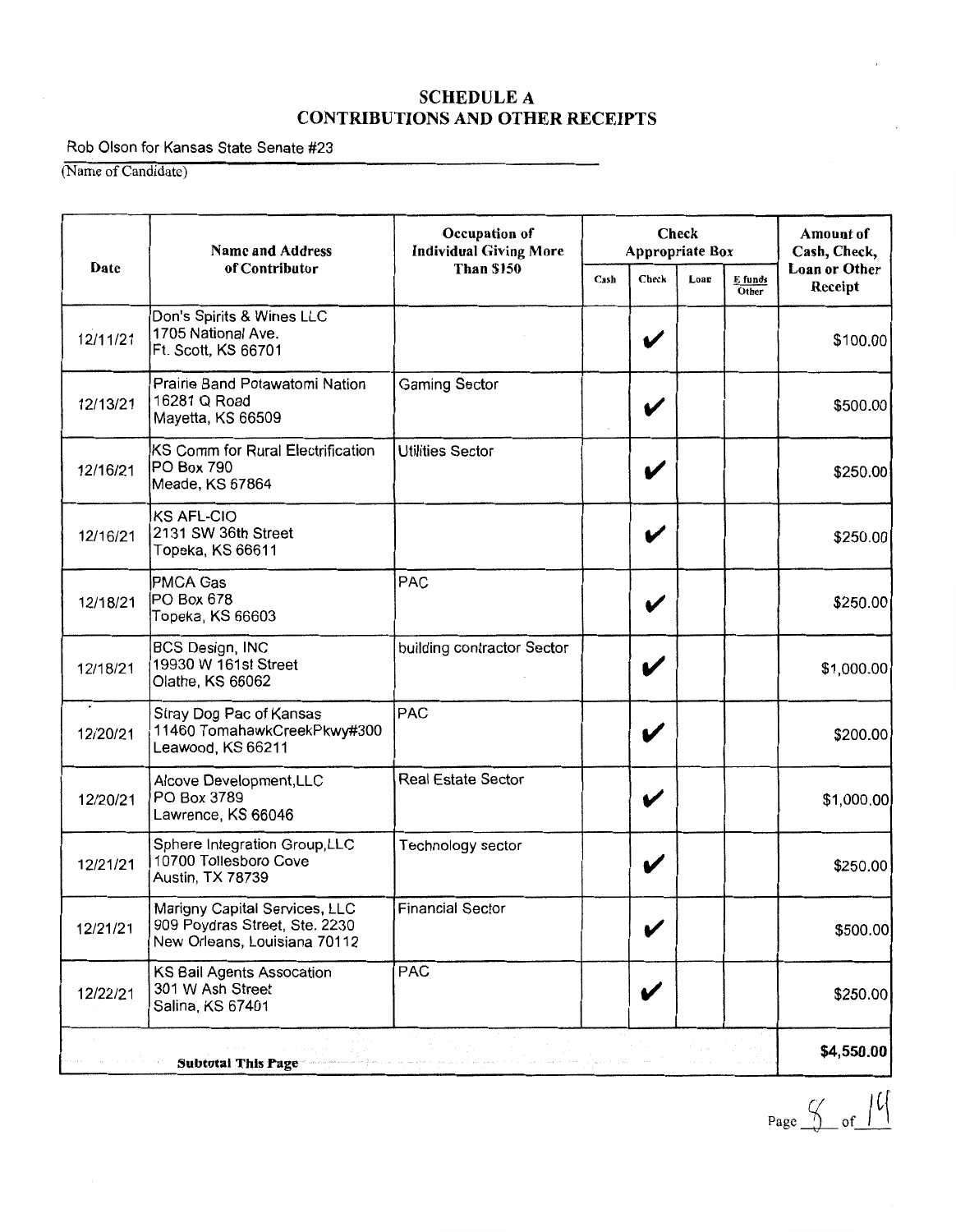#### Rob Olson for Kansas State Senate # 23

(Name of Candidate)

|          | <b>Name and Address</b>                                                                             | Check<br>Occupation of<br><b>Individual Giving More</b><br><b>Appropriate Box</b><br><b>Than \$150</b><br>Cash<br>Check<br>Loan |   | <b>Amount of</b><br>Cash, Check, |                  |                                 |
|----------|-----------------------------------------------------------------------------------------------------|---------------------------------------------------------------------------------------------------------------------------------|---|----------------------------------|------------------|---------------------------------|
| Date     | of Contributor                                                                                      |                                                                                                                                 |   |                                  | E funds<br>Other | <b>Loan or Other</b><br>Receipt |
| 12/22/21 | Jacob Liquor Exchange, LLC<br>3049 N. Rock Rd.<br>Wichita, KS 67226                                 | Liquor Sector                                                                                                                   | V |                                  |                  | \$500.00                        |
| 12/22/21 | Delta Dental of Kansas<br>PO Box 789769<br>Wichita, KS 67278                                        | Dental Care Sector                                                                                                              |   |                                  |                  | \$1,000.00                      |
| 12/23/21 | Americrown Service Corporation<br>1801 W. International Speedway<br>Daytona Beach, FL 32114         | Speedway Sector                                                                                                                 |   |                                  |                  | \$500.00                        |
| 12/23/21 | <b>Heartland Housing Partners LLC</b><br>4851 Meadowbrook PkwyUnit 280<br>Prairie Village, KS 66207 | <b>Housing Sector</b>                                                                                                           | V |                                  |                  | \$1,000.00                      |
| 12/24/21 | John Hennessy<br>1139 Glen Moor<br>Wichita, KS 67206                                                | Natural Medical Sector                                                                                                          |   |                                  |                  | \$500.00                        |
| 12/24/21 | Shaman Botanicals Inc.<br>2405 Southwest Blvd.<br>Kansas City, MO 64108                             | <b>Natural Medical Sector</b>                                                                                                   |   |                                  |                  | \$500.00                        |
| 12/24/21 | Kansas Hospital Association<br>215 S. East 8th Avenue<br>Topeka, KS 66603                           | PAC                                                                                                                             |   |                                  |                  | \$250.00                        |
| 12/30/21 | <b>Bruce Christenson</b><br>3501 SW Fairlawn Rd., Ste.200<br>Topeka, KS 66614                       | Kansas Crossing Casino<br>LC/Member manager                                                                                     |   |                                  |                  | \$1,000.00                      |
|          | <b>Subtotal This Page</b>                                                                           |                                                                                                                                 |   |                                  |                  | \$5,250.00                      |

# **Complete if last page of Schedule A**

| Total Itemized Receipts for Period                       | \$52,350.00 |
|----------------------------------------------------------|-------------|
| Total Unitemized Contributions (\$50 or less)            | \$0.00      |
| Sale of Political Materials (Unitemized)                 | \$0.00      |
| Total Contributions When Contributor Not Known           | \$0.00      |
| <b>TOTAL RECEIPTS THIS PERIOD (to line 2 of Summary)</b> | \$52,350.00 |

 $Page \underline{Q_{of}}$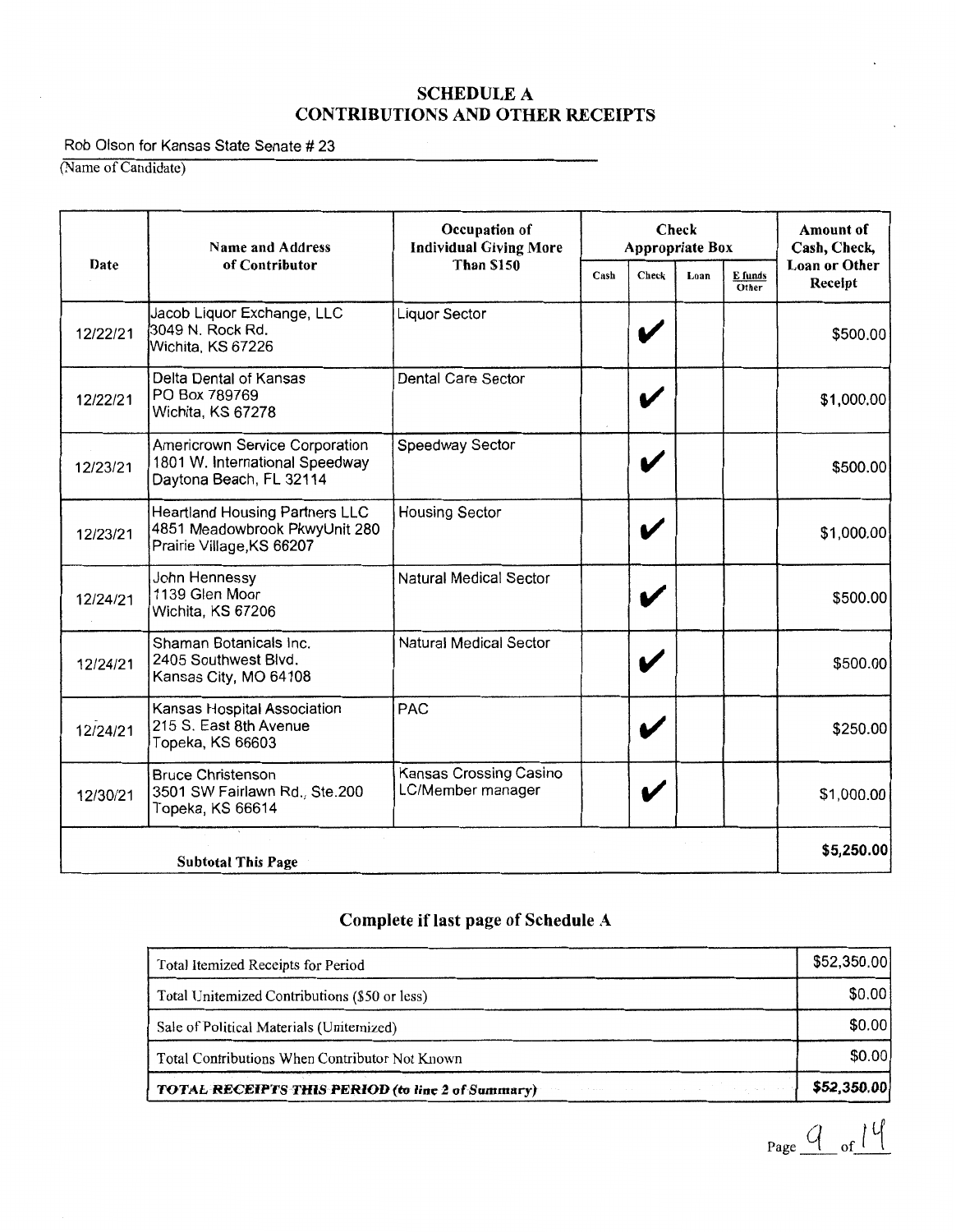## **SCHEDULE B IN-KIND** (Non-Monetary) CONTRIBUTIONS

Rob Olson for Kansas State Senate #23

(Name of Candidate)

| Date    | Name and Address<br>of Contributor                                          | <b>List Occupation</b><br>for Those Giving an<br>In-Kind of More Than<br>\$150 | Description of In-Kind<br>Contribution | Value of<br>In-Kind<br>Contribution |
|---------|-----------------------------------------------------------------------------|--------------------------------------------------------------------------------|----------------------------------------|-------------------------------------|
| 12/8/21 | KansasAssocaition of Beverage<br>retailers, PO Box 3842<br>Topeka, KS 66604 | <b>Liquor Sector</b>                                                           | Food                                   | \$237.80                            |
| 12/8/21 | <b>Steve Nelson</b><br>1978 W. Santa Fe St. Ste. B<br>Olathe, KS 66061      | Owner of Liquor Store                                                          | food                                   | \$237.80                            |
|         |                                                                             |                                                                                |                                        |                                     |
|         |                                                                             |                                                                                |                                        |                                     |
|         |                                                                             |                                                                                |                                        |                                     |
|         |                                                                             |                                                                                |                                        |                                     |
|         |                                                                             |                                                                                |                                        |                                     |
|         |                                                                             |                                                                                |                                        |                                     |
|         |                                                                             |                                                                                |                                        |                                     |
|         | <b>Subtotal This Page</b>                                                   |                                                                                |                                        | \$475.60                            |

## Complete if last page of Schedule B

| Total Itemized (over \$100) In-Kind Contributions              | \$475.60 |
|----------------------------------------------------------------|----------|
| Total Unitemized (\$100 or less) In-Kind Contributions         |          |
| TOTAL IN-KIND CONTRIBUTIONS THIS PERIOD (to line 6 of Summary) | \$475.60 |

 $_{Page}\left|0\right|_{of}\left|\mathcal{U}\right|$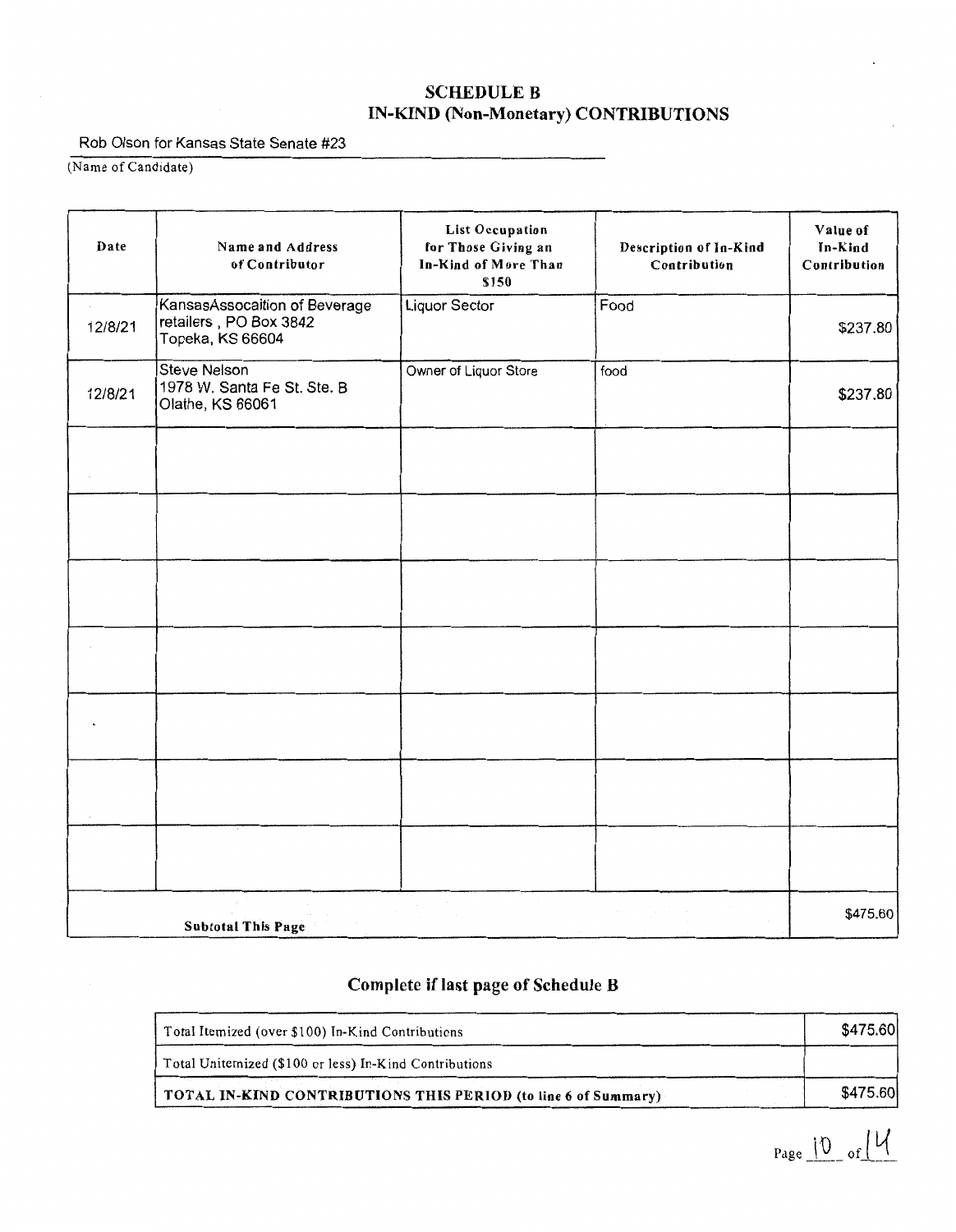## **SCHEDULE C EXPENDITURES AND OTHER DISBURSEMENTS**

#### Rob Olson for State Senate # 23

(Name of Candidate)

| Date    | Name and Address                                                          | Purpose of Expenditure<br>or Disbursement                                                                          | Amount      |
|---------|---------------------------------------------------------------------------|--------------------------------------------------------------------------------------------------------------------|-------------|
| 1/4/21  | Michael Welton Consulting DBA<br>1427 E. 123rd Street<br>Olathe, KS 66061 | Consulting- Campaign<br>Work ,Database,news Letter and Survey                                                      | \$2,000.00  |
| 1/25/21 | Darren Beckham                                                            | Senate pin                                                                                                         | \$58.00     |
| 1/30/21 | Stor it Park it<br>19840 Floyd Street<br>Stilwell, KS 66085               | 1-30-221 rent 2 month 45.00, 4-3-21 rent 2<br>month 45,00,6-2-21 rent 2 month 45,00 &<br>8-2-21 rent 2 month 45.00 | \$180.00    |
| 2/1/21  | Michael Welton Consulting DBA<br>1427 E 123rd Street<br>Olathe, KS 66061  | Consultin- Campaign Work, Database,<br>News Letter And Survey                                                      | \$2,000.00  |
| 3/2/21  | Michael Welton Consulting DBA<br>1427 E. 123rd Street<br>Olathe, KS 66061 | Consulting- Campaign Work, Database,<br>News Letter And Survey                                                     | \$2,000.00  |
| 4/1/21  | Michael Welton Consulting DBA<br>1427 E. 123rd Street<br>Olathe, KS 66061 | Consulting- Computer work, Campaign<br>work, Database, News Letter & Survey                                        | \$2,000.00  |
| 5/6/21  | Hawver News Company, LLC<br>3823 SW Wood Valley Dr.<br>Topeka, KS 66610   | News Report                                                                                                        | \$200.00    |
| 5/6/21  | Sunflower State Jounal<br>8422 Madison Ave.<br>Kansas City, MO 64114      | News Report                                                                                                        | \$160.00    |
| 5/1/21  | Michael Welton Consulting DBA<br>1427 E. 123rd Street<br>Olathe, KS 66061 | Consulting- Campaign Work, Database,<br>News Letter And Survey                                                     | \$2,000.00  |
| 6/5/21  | Michael Welton Consulting DBA<br>1427 E. 123rd Street<br>Olathe, KS 66062 | Consulting- Campaign Work & Campaign<br>letter                                                                     | \$500.00    |
| 7/2/21  | Micro Center<br>9294 Metcalf Ave.<br>Overland Park, KS 66212              | Computer                                                                                                           | \$990.89    |
|         | <b>Subtotal This Page</b>                                                 |                                                                                                                    | \$12,088.89 |

Page  $\frac{1}{\sqrt{2}}$  of  $\frac{1}{4}$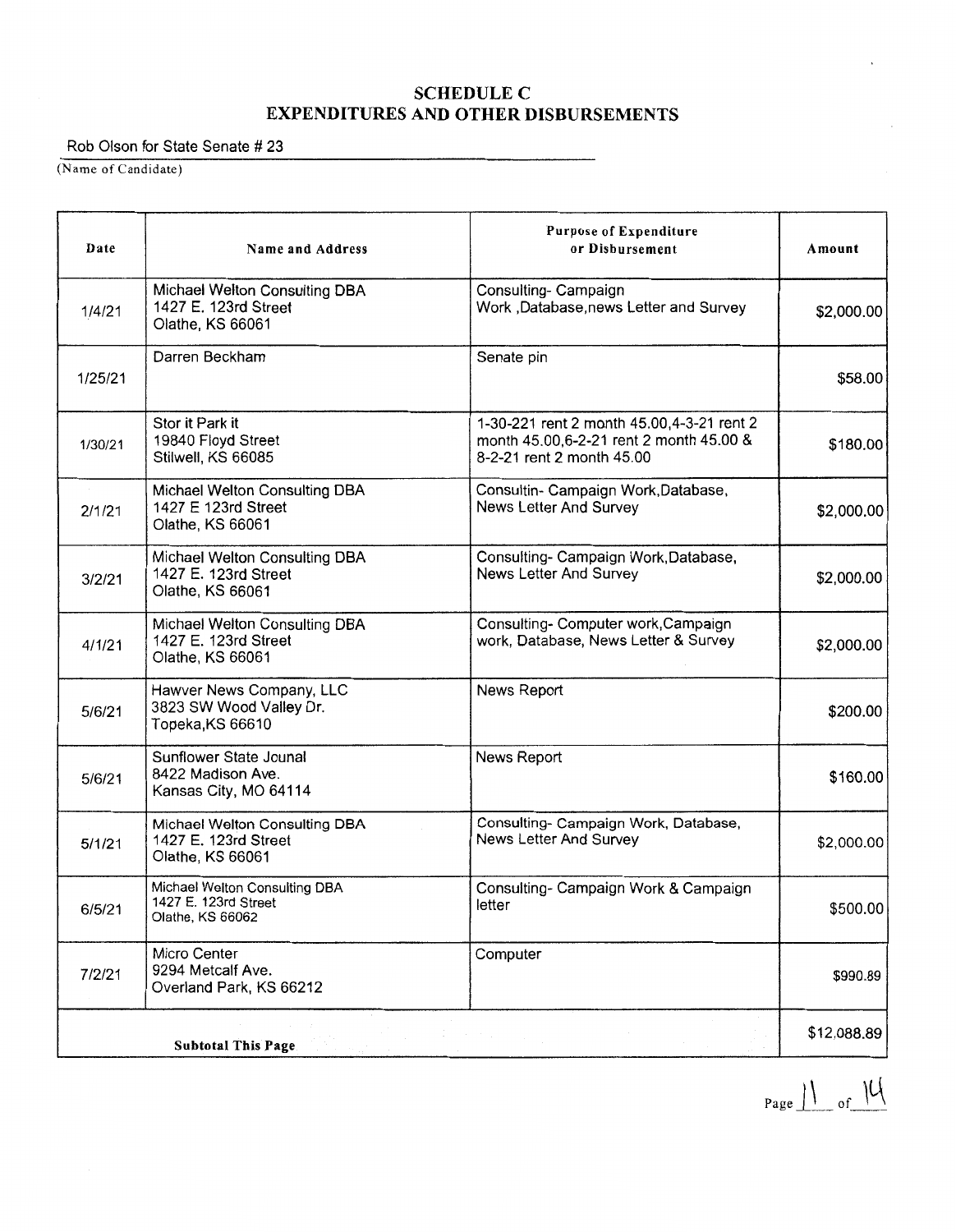#### **SCHEDULEC EXPENDITURES AND OTHER DISBURSEMENTS**

#### Rob Olson for Kansas State Senate # 23

(Name of Candidate)

| Date     | Name and Address                                                          | <b>Purpose of Expenditure</b><br>or Disbursement                                                                                   | Amount     |
|----------|---------------------------------------------------------------------------|------------------------------------------------------------------------------------------------------------------------------------|------------|
| 7/10/21  | Robert Olson<br>15944 S. Clairborne Street<br>Olathe, KS 66062            | pop, water, gatorade and Ice for republican<br>Picnic                                                                              | \$139.18   |
| 8/10/21  | Michael welton Consulting DBA<br>1427 E.123rd Street<br>Olathe, KS 66061  | Consulting-Campaign Work &<br>Letter, Database, Survey, 8/10/21 for<br>500.00,9/1/21 for 500.00,10/2/21 for 500.00                 | \$1,500.00 |
| 8/30/21  | Robert Olson<br>15944 S. Clairborne Street<br>Olathe, KS 66062            | Reimbursement-Office Max 154.34, Trip To<br>Topeka 79.92, Meeting Food 86.35                                                       | \$320.61   |
| 10/23/21 | Robert Olson<br>15944 S. Clairborne Street<br>Olathe, KS 66062            | Reimbursement-City of olathe 35.00, 3trip<br>to topeka and 1 by speedway working on<br>bill 326.04 and Olathe TShirt Senate 678.74 | \$1,039.78 |
| 11/3/21  | Michael Welton Consulting DBA<br>1427 E. 123rd Street<br>Olathe, KS 66062 | Consulting- Campaign Work, Letter &<br>Survey 11/3/21 For 500.00 and 12/2/21 for<br>500.00                                         | \$1,000.00 |
| 11/8/21  | Capitol Commission<br>PO Box 63118<br>Charlotte, NC 28263                 | donate                                                                                                                             | \$200.00   |
| 11/27/21 | Robert Olson<br>15944 S. Clairborne Street<br>Olathe, KS 66062            | Reimbursement- Trip Wichita, trip To<br>Topeka& Mayetta Mile ,Food<br>&Parking648.91 And Hats 129.15                               | \$854.43   |
| 12/16/21 | Hawver News Company, LLC<br>3823 SW Wood Valley Dr.<br>Topeka, KS 66610   | News Report                                                                                                                        | \$180.00   |
| 12/17/21 | Robert Olson<br>15944 S. Clairborne Street<br>Olathe, KS 66062            | Reimbursement- Working 3 Bills Trip to<br>Topeka, Food 96.00, Donate Big Brothers<br>Big Sister 500.00& Shirt-62.40                | \$658.40   |
| 12/17/21 | Michael Welton<br>1427 E. 123rd Street<br>Olathe, KS 66061                | Reimbursement- Office Supple, Water &<br>Coffee                                                                                    | \$131.64   |
| 12/31/21 | Robert Olson<br>15944 S. Clairborne Street<br>Olathe, KS 66062            | reimbursement-Office Stamp 400, Ink                                                                                                | \$245.55   |
|          | <b>Subtotal This Page</b>                                                 |                                                                                                                                    | \$6,269.59 |

 $Page \perp 2 of \frac{14}{5}$